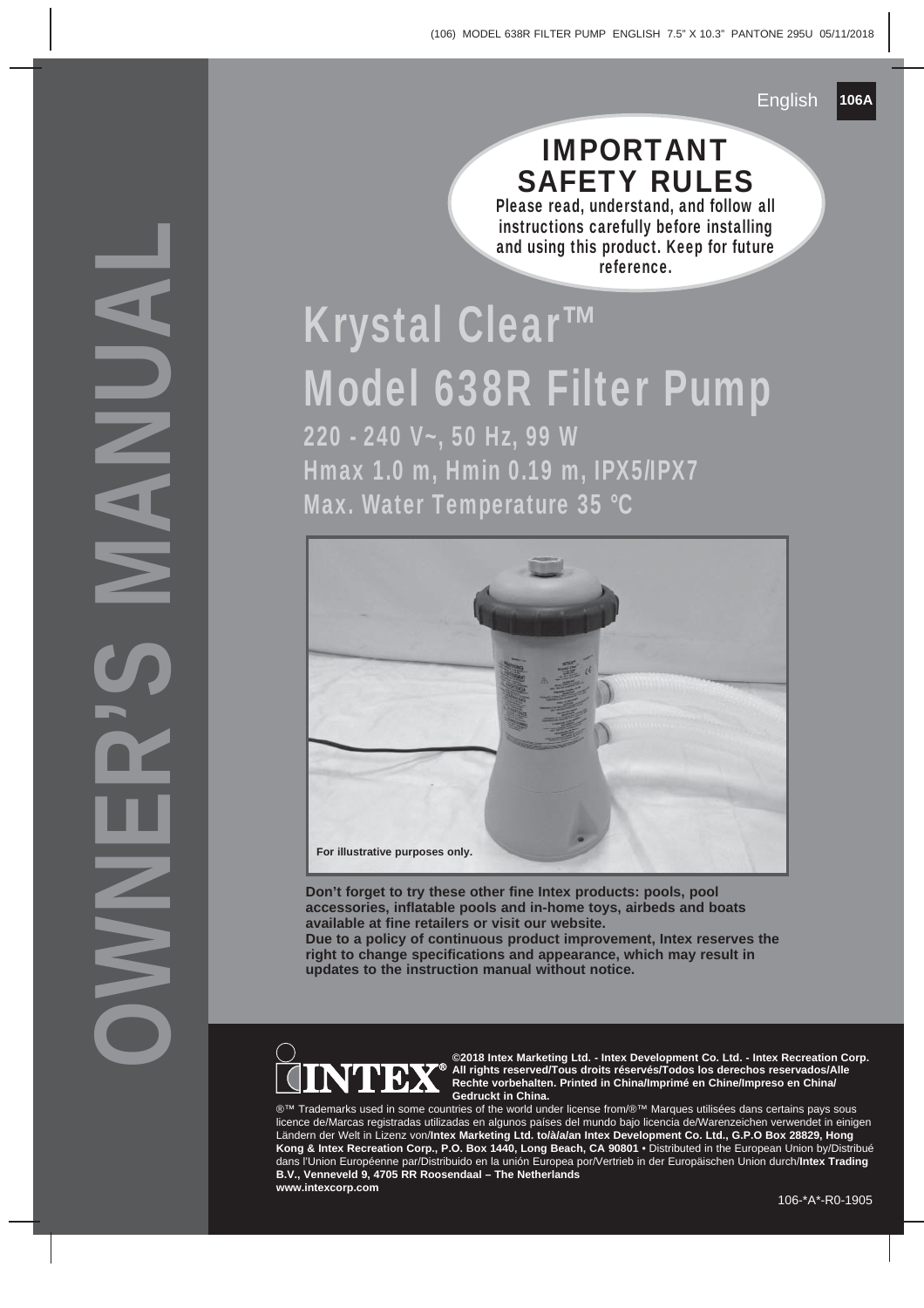

### TABLE OF CONTENTS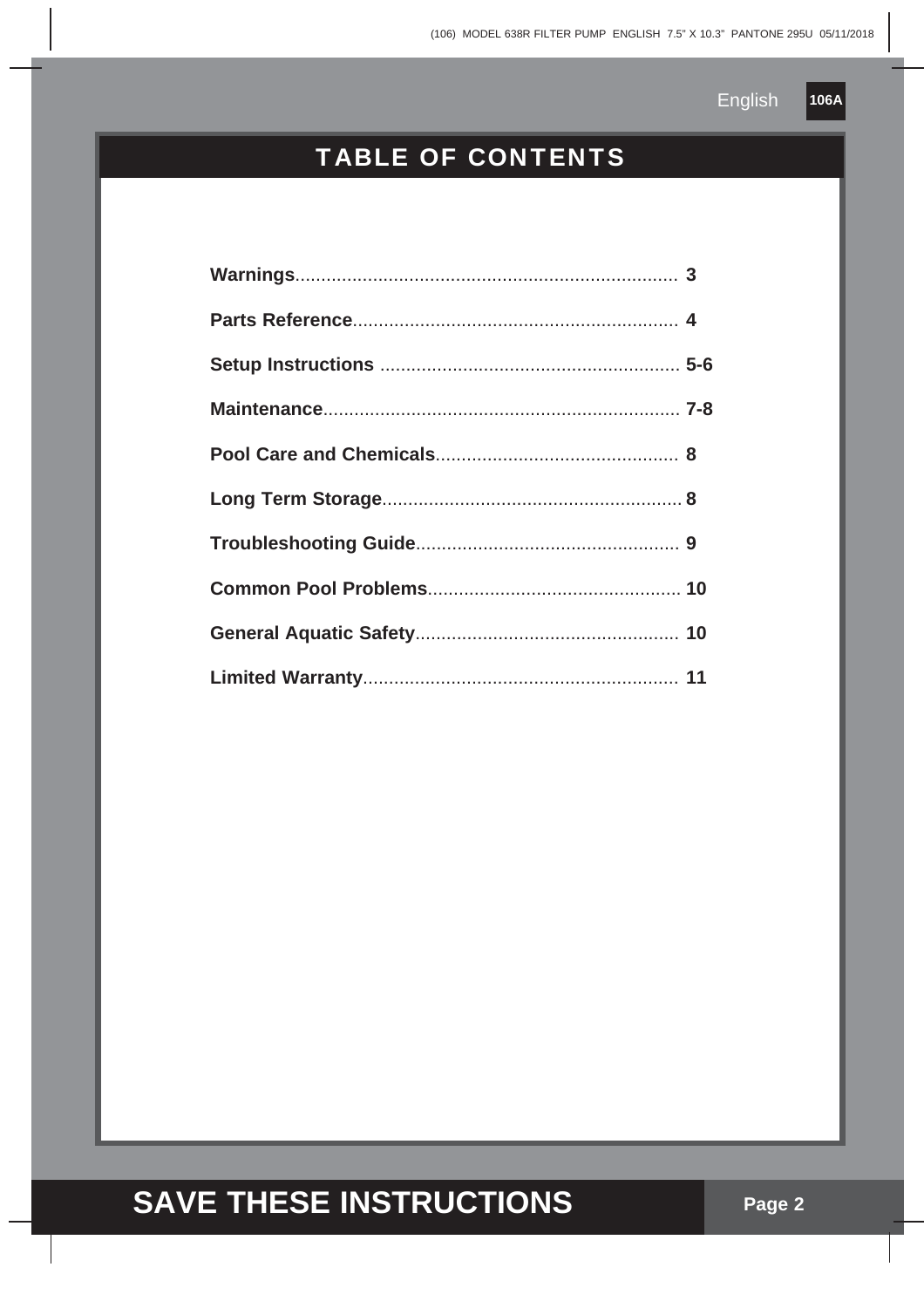**106A**

**IMPORTANT SAFETY RULES Read, Understand and Follow All Instructions Carefully Before Installing and Using this Product.**

# **READ AND FOLLOW ALL INSTRUCTIONS WARNING**

- Always supervise children and those with disabilities.
- Children must stay away from this product and electrical cord(s).
- Children shall not play with the appliance. Cleaning and user maintenance shall not be made by children without supervision.
- This appliance can be used by children aged from 8 years and above and persons with reduced physical, sensory or mental capabilities or lack of experience and knowledge if they have been given supervision or instruction concerning use of the appliance in a safe way and understand the hazards involved.
- Assembly and disassembly by adults only.
- Risk of electric shock. Connect this product only to a grounding type receptacle protected by a ground-fault circuit interrupter (GFCI) or residual current device (RCD). Contact a qualified electrician if you cannot verify that the receptacle is protected by a GFCI/RCD. Use a qualified electrician to install the GFCI/RCD, which has a maximum rate of 30mA. Do not use a portable residual current device (PRCD).
- Always unplug this product from the electrical outlet before removing, cleaning, servicing or making any adjustment to the product.
- The plug must be accessible after product is installed.
- Do not bury the electrical cord. Locate the cord where it will not be damaged by lawn mowers, hedge trimmers and other equipment.
- The supply cord cannot be replaced. If the cord is damaged the appliance should be scrapped.
- To reduce the risk of electric shock, do not use extension cords, timers, plug adaptors or converter plugs to connect unit to electric supply; provide a properly located outlet.
- Do not attempt to plug in or unplug this product while standing in water or when your hands are wet.
- Keep this product more than 2m away from the pool. (for France only).
- Keep the plug of this product more than 3.5m away from the pool.
- Position this product away from the pool, so as to prevent children from climbing on it and accessing the pool.
- Do not operate this product when pool is occupied.
- This product is for use with storable pools only. Do not use with permanently installed pools. A storable pool is constructed so that it may be readily disassembled for storage and reassembled to its original configuration.
- The appliance is intended only for household use.
- This product is intended to be used only for the purposes described in the manual!

#### **FAILURE TO FOLLOW THESE WARNINGS MAY RESULT IN PROPERTY DAMAGE, ELECTRIC SHOCK, ENTANGLEMENT OR OTHER SERIOUS INJURY OR DEATH.**

These product warnings, instructions and safety rules provided with the product represent some common risks of water recreation devices and do not cover all instances of risk and danger. Please use common sense and good judgement when enjoying any water activity.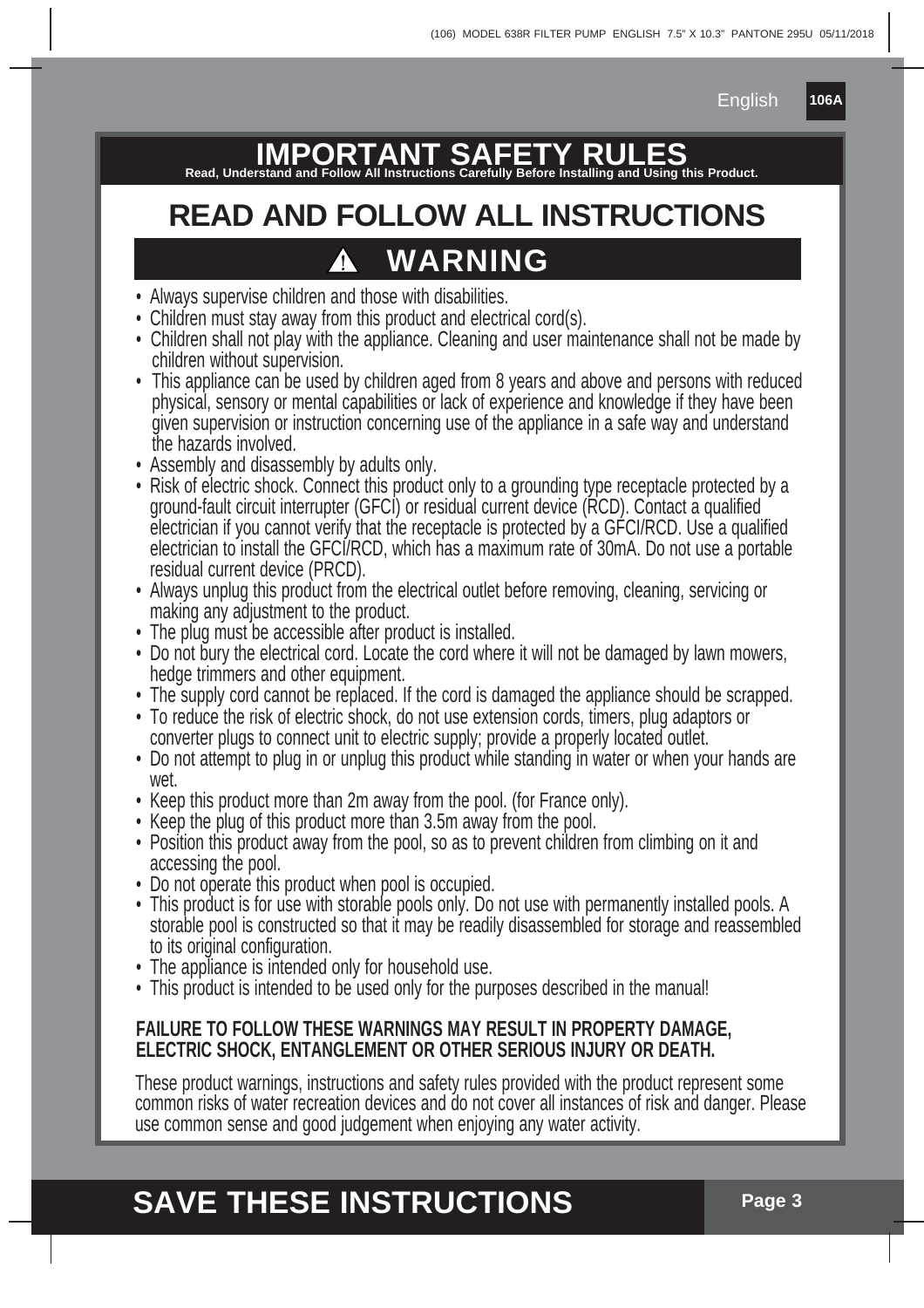**106A**

#### **PARTS REFERENCE**

**Before assembling your product, please take a few minutes to check the contents and become familiar with all the parts.**



**NOTE:** Drawings for illustration purpose only. Actual product may vary. Not to scale.

| REF. NO.       | <b>DESCRIPTION</b>              | QTY.          | <b>SPARE PART NO.</b> |
|----------------|---------------------------------|---------------|-----------------------|
| 1              | AIR RELEASE VALVE               |               | 10460                 |
| 2              | <b>VALVE O-RING</b>             | 1             | 10264                 |
| 3              | FILTER HOUSING COVER            | 1             | 11868                 |
| 4              | <b>COVER SEAL</b>               | 1             | 10325                 |
| 5              | FILTER CARTRIDGE (29000)        | 1             |                       |
| 6              | <b>HOSE SEAL</b>                | $\mathcal{P}$ | 10134                 |
| $\overline{7}$ | <b>HOSE CLAMP</b>               | 4             | 11489                 |
| 8              | <b>HOSE</b>                     | 2             | 10399                 |
| 9              | <b>STRAINER CONNECTOR</b>       | 1             | 11070                 |
| 10             | POOL INLET JET NOZZLE           | 1             | 12364                 |
| 11             | <b>STRAINER GRID</b>            | 1             | 12197                 |
| 12             | THREADED FILTER HOUSING COLLAR  | 1             | 11869                 |
| 13             | <b>INLET STRAINER CONNECTOR</b> | 1             | 12365                 |
| 14             | AIR JET VALVE                   | 1             | 12363                 |
| 15             | POOL INLET AIR ADAPTOR          | 1             | 12368                 |
| 16             | AIR JET VALVE CAP (NOT SHOWN)   |               | 12373                 |

When ordering parts, be sure to quote the model number and part numbers.

No tools are required for the assembly.

Type of filter medium Synthetic cartridge #29000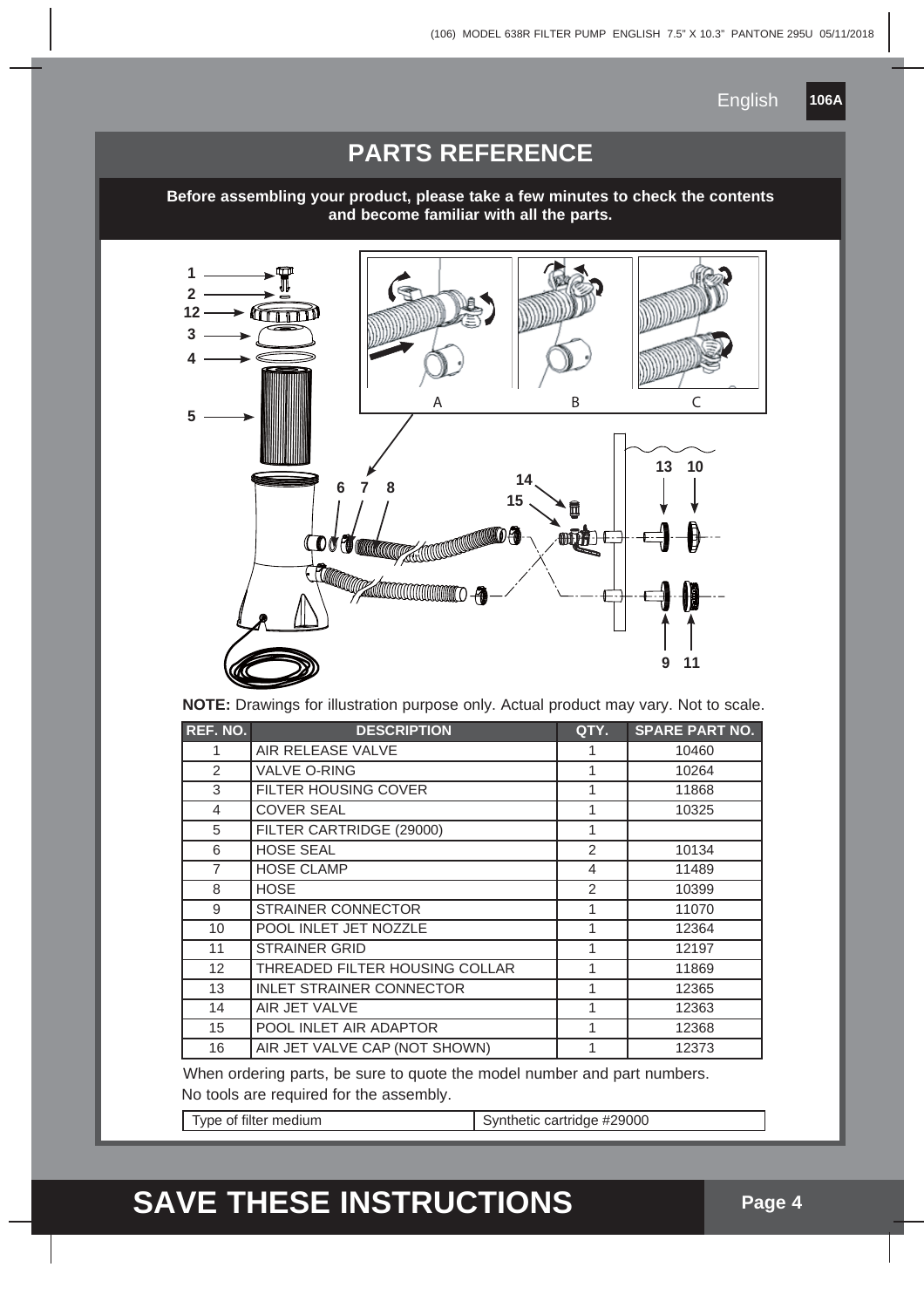**106A**

#### **SETUP INSTRUCTIONS**

Be sure you have access to water to fill the pool and chemicals for the water. **IMPORTANT: This filter pump is shipped with the air release valve (1) open (open the air release valve if necessary). DO NOT replace the air release valve until you reach STEP #8. Failure to follow these instructions will result in air trapped inside filter housing; the motor will run dry, be noisy and malfunction.**

- **1.** Assemble above-ground-pool first. Carefully follow the pool's installation instructions.
- **2.** Place the filter pump the length of the hose away from the pool wall where the lower black protruding hose connection is "sticking-out". Ensure the filter pump is accessible at all time for service and maintenance.
- **3.** Insert the nozzle union **(13 & 10)** into the upper protruding hose connections, and then attach the pool inlet air adaptor **(15)** to the upper protruding fitting. Screw the air jet valve **(14)** over the pool inlet air adaptor **(15).** Then insert the strainer union **(9 & 11)** into the lower protruding hose connections. The hoses **(8)** fit over the strainers inserted into the connections.
- **4.** There are two hoses to be connected to the filter pump hose connections. With hose clamps **(7)**, fasten one of the hoses **(8)** to the lower protruding hose connection (marked "+" on the pool liner) and to the upper pump connection (marked "+").
- **5.** Connect the second hose to the pool inlet air adaptor **(15)** and to the lower pump connection. Make sure all the hose clamps **(7)** are tight. **NOTE:** Make sure the air jet valve **(14)** is securely tighten onto the pool inlet air adaptor **(15)** and facing up.
- **6.** In a counter-clockwise motion unscrew the threaded filter housing collar **(12)** from the filter housing. Grasp and remove the housing cover **(3)**. Check to see if a cartridge is inside the housing. If yes, replace the cover, finger tighten the housing collar **(12)** back onto the filter housing.
- **7.** Fill the pool to a level of at least 1-2 inches above the top connection. The water will automatically flow down into the pump.
- **8.** When water starts flowing out of the air release valve hole, screw in the air release valve back into the filter housing cover. Do not over tighten the valve. **NOTE: Venting the system is necessary for air to escape as the filter housing fills with water.**
- **9.** Connect the filter pump to the power outlet. The filter pump is now filtering the water.

### **WARNING**

**Risk of electric shock. Connect this product only to a grounding type receptacle protected by a ground-fault circuit interrupter (GFCI) or residual current device (RCD). Contact a qualified electrician if you cannot verify that the receptacle is protected by a GFCI/RCD. Use a qualified electrician to install the GFCI/RCD, which has a maximum rate of 30mA. Do not use a portable residual current device (PRCD).**

**10.** Operate the filter pump until the desired water clarity is obtained.  **NOTE:** Never put pool chemicals directly into the filter pump. This may damage the pump and void the warranty.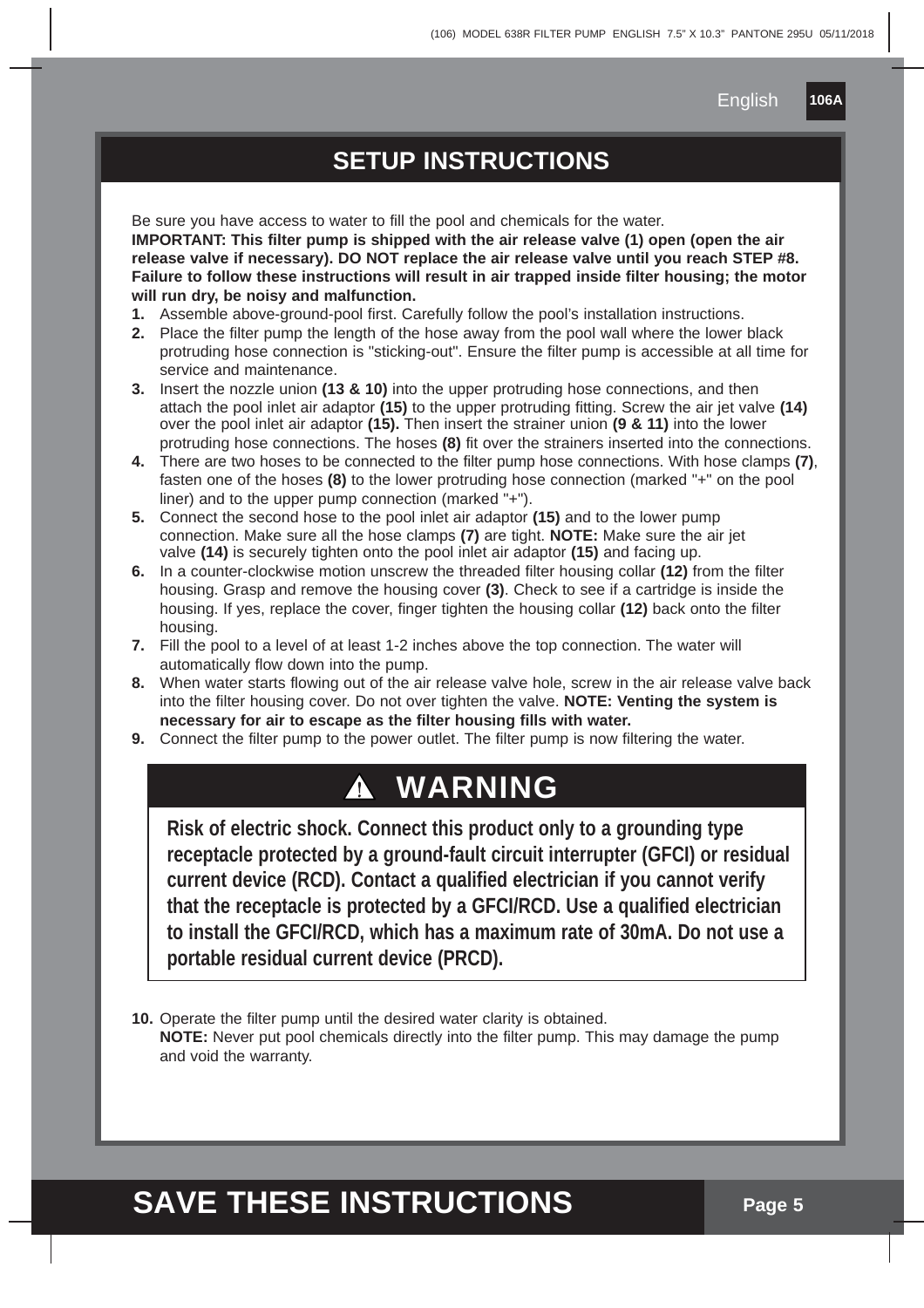**106A**

#### **SETUP INSTRUCTIONS (continued)**

### **WARNING**

**Position this product away from the pool, so as to prevent children from climbing on it and accessing the pool.**

**It is essential to change any damaged element or set of elements as soon as possible. Use only parts approved by the manufacturer.**

To inspect and change the filter cartridge, disconnect line cord, unscrew the pool inlet nozzle **(10)** and strainer grid **(11)** from the strainer connectors and insert the hat-like plugs into the strainer connectors before servicing the filter. After service, open the air release valve, remove the plugs, allow any air to escape through the valve before tightening the valve again and replace the pool inlet nozzle **(10)** and strainer grid **(11)**. The pump is now primed with water again and may be turned on.



The power cord plug to the 220-240 volt electrical power source of the filter pump must be positioned more than 3.5 m away from the pool walls. Check your local authorities to determine the appropriate standard and requirements for "electrical installation of swimming pools and basins equipment". The following table is for reference only:

| <b>Country/Region</b> | <b>Standard Number</b> |
|-----------------------|------------------------|
| International         | IEC 60364-7-702        |
| France                | NF C 15-100-7-702      |
| Germany               | DIN VDE 0100-702       |
| The Netherlands       | NEN 1010-702           |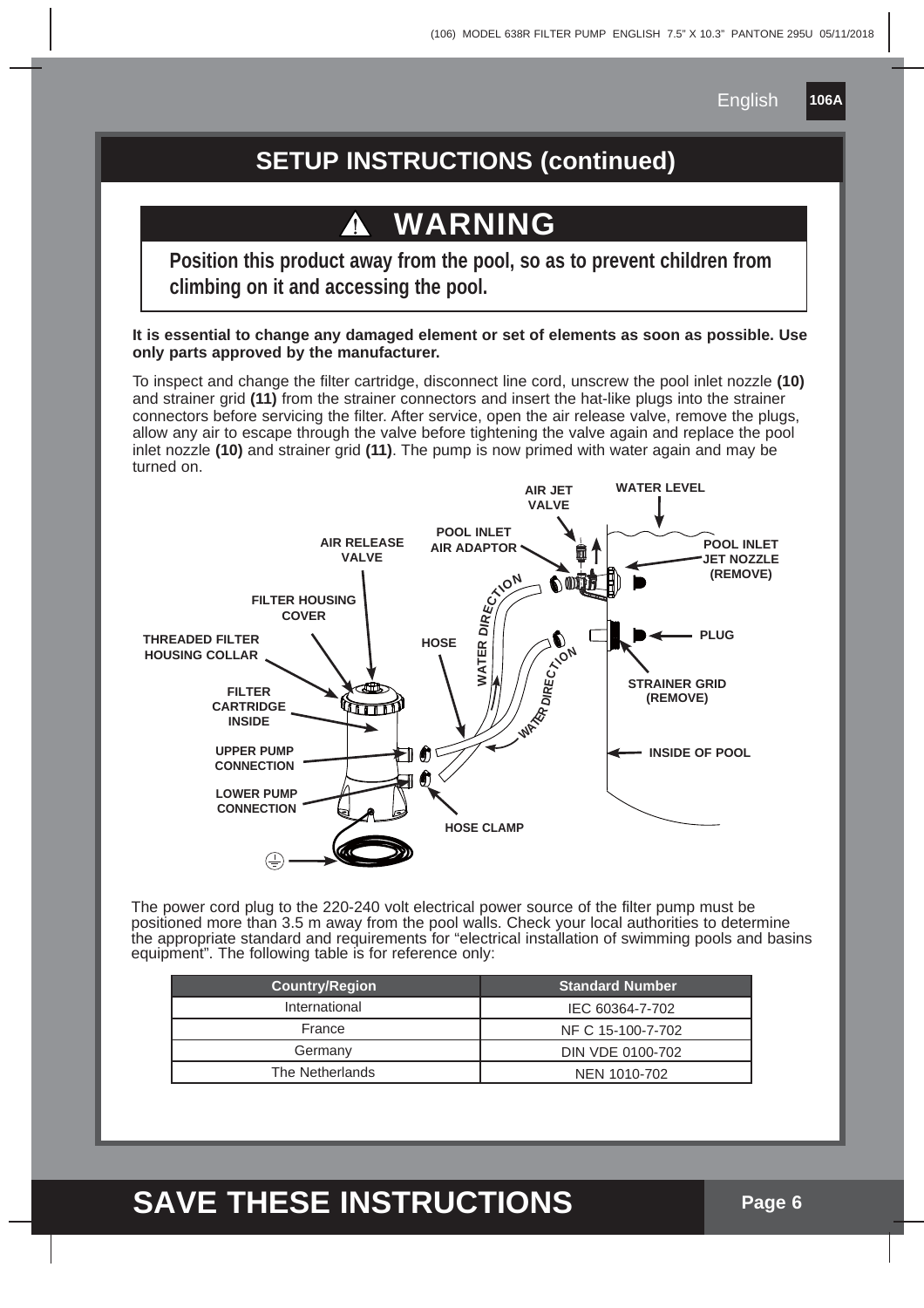**106A**

#### **FILTER PUMP STATIONARY MOUNTING OPTION**

There are three mounting holes located at the bottom of the filterpump base. These holes are provided because various country's regulations, especially in the European community, require the filterpump to be secured to the ground or to a base in a permanent upright position. These three holes form a triangle pattern and are 145mm from each other. The holes are slotted with a 7mm width.

The filterpump can be mounted on a cement base or onto a wooden structure to prevent accidental falling over. Total assembly must exceed 18kg. The drawings on the following show two possible ways of upright mounting.



#### **CLEANING OR REPLACING FILTER CARTRIDGES**

#### **It is recommended that the filter cartridge be replaced at least every 2 weeks. Regularly monitor the filter clogging level.**

- **1.** Make sure filter pump is not operating. Disconnect line cord.
- **2.** To prevent water from escaping the pool, unscrew the pool inlet nozzle **(10)** and strainer grid **(11)** from the strainer connectors and insert the hat-like plugs into the strainer connectors.
- **3.** In a counter-clockwise motion, remove the filter housing collar **(12)** and threaded cover **(3)**. Be careful not to lose the cover seal **(4)**.
- **4.** Remove filter cartridge **(5)** to clean it. The filter may be cleaned from the spray from a water hose.
- **5.** Use judgement as to whether cartridge needs to be replaced. Only use the original Intex cartridge for replacement. See "Parts Reference" section for detail.
- **6.** Return cartridge to filtering position.
- **7.** Return the seal **(4)** and threaded cover **(3)** to their original positions and in a clockwise direction rescrew the housing collar **(12)** onto the filter housing.
- **8.** After service, open the air release valve, remove the plugs, allow any air to escape through the valve before tightening the valve again and replace the pool inlet nozzle **(10)** and strainer grid **(11)**. The pump is now primed with water again and may be turned on.
- **9.** Check the inlet and outlet openings regularly to ensure they are not obstructed thus preventing a good filtration.
- **10.** The disposal of any used filter media should be in accordance with applicable local regulation and legislation.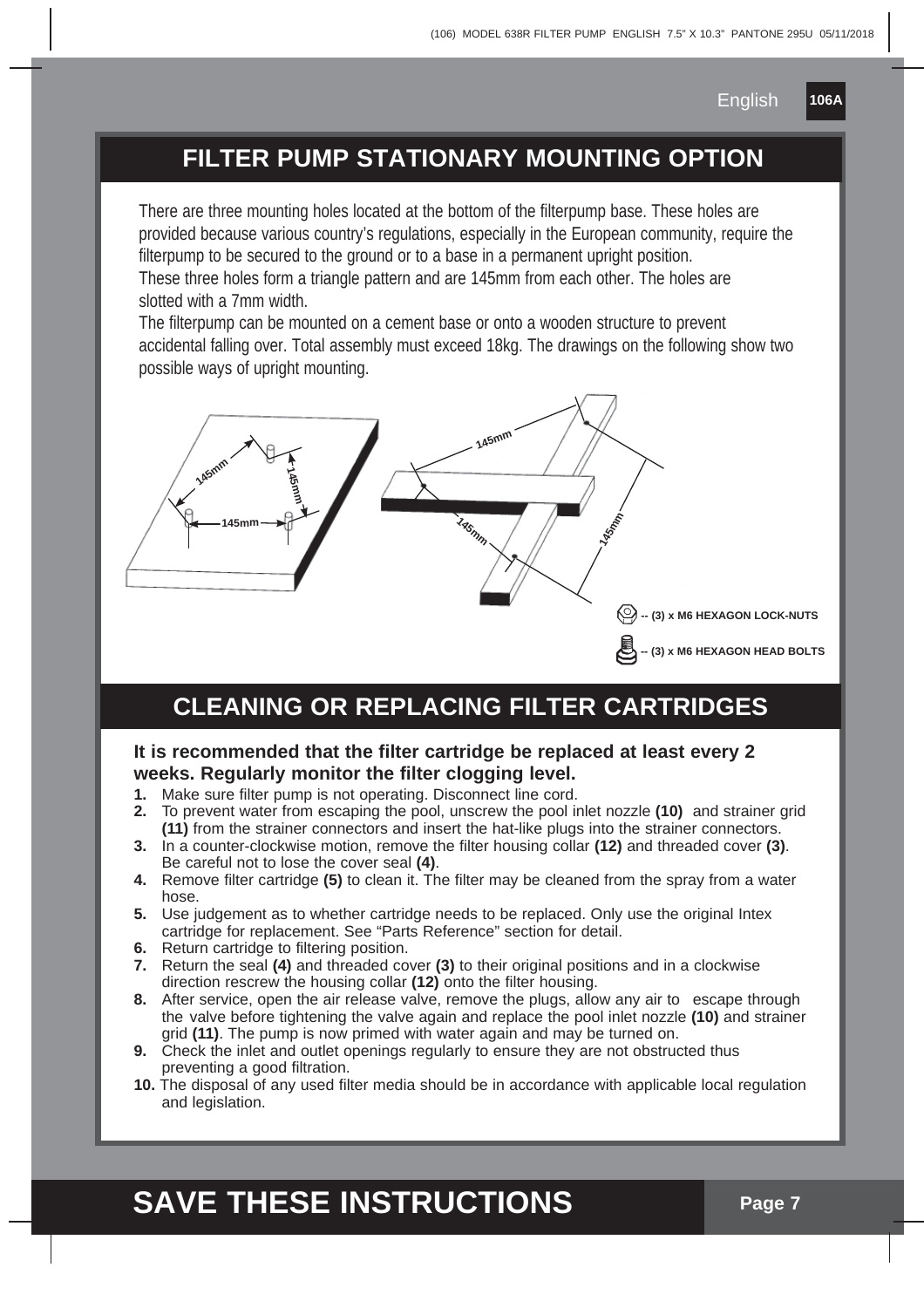#### **POOL CARE AND CHEMICALS**

- All pools require care to keep the water clear and hygienically clean. With proper chemical control, your filter will help attain this objective. Consult your pool supply dealer for instructions regarding the proper use of chlorine, algaecide and other chemical agents required for sparkling clear water.
- Keep pool chemicals away from children.
- Do not replenish chemicals in pool while pool is occupied. Skin or eye irritations could occur.
- Daily pH checking and chemical treatment of the water is very important and can not be overemphasized. Chlorine, algaecide and maintenance of proper pH levels are required when filling the pool as well as during the season. Consult your local swimming pool supply store for instructions.
- The season's first filling of the pool may have brackish water requiring extra water additives and extra filter changes. Do not allow swimming in pool until the pH level is balanced. Consult your local swimming pool supply store for instructions.
- Keep spare filter cartridges on hand. Replace cartridges every two weeks.
- Chlorinated water may damage lawns, gardens or shrubbery as children play in the pool and splash water outside the pool. Lawn areas underneath the pool liner will be destroyed. Note that some types of grass may grow through the liner.
- Filter run time depends on pool size, weather and usage level. Experiment with various run times so as to produce clean clear water.
- European standard EN16713-3 lists some additional pool water quality and water treatment information that can be found at www.intexcorp.com/support.

### **CAUTION**

**Concentrated chlorine solutions may damage the pool liner. Always follow the chemical manufacturer's directions, and the health and hazard warnings.**

#### **LONG TERM STORAGE & WINTERIZATION**

- **1.** Before emptying your pool for long term storage, or relocation, be sure the water is directed towards an acceptable drain water receptacle away from the house. Check local regulations for specific directions regarding disposal of swimming pool water.
- **2**. Now, drain the pool.
- **3.** When the pool is empty, disconnect all pool hoses **(8)** from the pool and filter pump, simply reverse the set up instructions.
- **4.** Remove the filter cartridge as shown in the Filter Cartridge Cleaning section, steps 2 thru 4.
- **5.** Remove the nozzle and strainer unions from the pool wall. Place the wall plugs into the hose connections. Loosen clamps **(7)** securing the strainer connectors **(9)** before removal.
- **6.** Drain water from the filter pump housing.
- **7.** Leave filter pump pieces and hoses outside to thoroughly air dry.
- **8.** Depending on the cartridge **(5)** usage, a new cartridge may be needed for next season, keep a spare available.
- **9.** Cover the seal **(4)**, air release valve O-ring **(2)** and hose seals **(6)** with petroleum jelly to preserve its resilience during storage.
- **10.** Store the unit and accessories in a dry place. The storage's temperature should be controlled, between 32 degrees Fahrenheit (0 degrees Celsius) and 104 degrees Fahrenheit (40 degrees Celsius) storage location.
- 11. The original packing can be used for storage.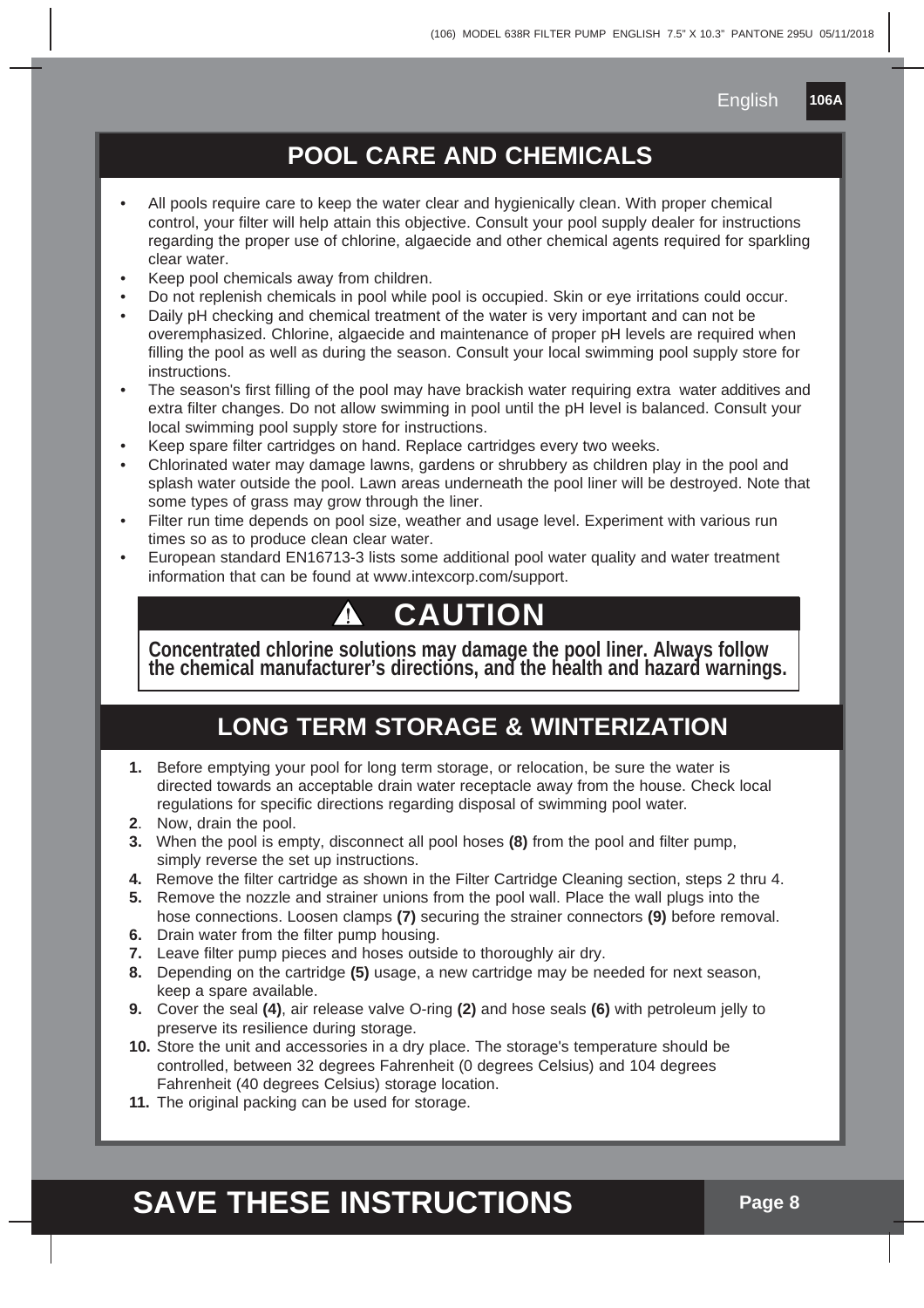| 106A |  |
|------|--|
|      |  |

#### **TROUBLESHOOTING GUIDE** FILTER MOTOR FAILS TO START FILTER DOESN'T CLEAN POOL FILTER DOESN'T PUMP WATER OR FLOW IS VERY SLOW PUMP DOESN'T WORK TOP COVER LEAKING HOSE LEAKING AIR LOCK POOL INLET AIR ADAPTOR / AIR JET VALVE LEAKING The motor is not plugged in. The GFCI/RCD circuit breaker is tripped. • Motor too hot and overload protection shut motor off. • Improper chlorine or pH levels. Filter cartridge is dirty. Damaged cartridge. • Excessively dirty pool. • The strainer screen is restricting the water flow. • Clogged inlet or discharge. • An air leak on the intake line. Scale or buildup on cartridge. • Excessively dirty pool. • Dirty filter cartridge. The nozzle and strainer connection are reversed. • Pool inlet air adaptor connected to the wrong fitting. • Low water level. Strainer screen plugged up. • An air leak on the intake hose. • Faulty motor or the impeller is jammed. • An air lock inside the cartridge chamber. • O-ring missing. • Cover or air release valve are not tight. • Hose clamps are not well-fitted. • Hose o-ring dislodged when connecting the hose. • Hose broken. • There's air trapped in the pump housing and inlet hose. • Hose clamps are not well-fitted. Air jet valve is not tight and facing up. Air jet valve internal seal blocked. • Air jet valve internal seal dirty. • Air jet valve broken.  **TROUBLE CAUSE SOLUTION** • Filter cord must be plugged into a 3 wire outlet that is protected by a Class A Ground Fault Circuit Interrupter, or RCD. • Reset circuit breaker. If circuit breaker trips repeatedly, your electrical system may have a defect. Turn off circuit breaker and call an electrician to correct the problem. Let motor cool down. • Adjust the chlorine and pH level. Consult your local swimming pool supply stores. • Clean or replace cartridge. • Check the cartridge for holes. Replace if damaged. • Operate the filter for longer periods. • Clean the strainer screen at the inlet. • Clear any obstructions in the intake hose by discharging it inside pool wall. • Tighten hose clamps, check hoses for damage, check pool water level. Replace cartridge. Clean cartridge more often. • Install the nozzle at the upper position of the pool inlet, and the strainer at the lower position of the pool outlet. Make sure the pool inlet air adaptor is connected to the pool inlet upper fitting. Fill pool to correct water level. • Clean strainer screens at pool inlet. • Tighten hose clamps, check hose for damage. • Clear any sticks or leaves in the intake hose. • Open the release valve at top of pump. Remove cover & check for O-ring. Tighten cover or valve (Manually). Tighten or change hose clamps. • Put the o-ring back into the groove. • Replace a new hose. • Open air release valve, lift and lower the inlet hose until water starts to flow out of the air release valve, close air release valve. • Tighten or reinstall hose clamps. • Tighten air jet valve and make sure it's facing up. Plug in the pump and run for few seconds, then unplug, repeat 3 times. Remove air jet valve, flush dirt out with water and replace valve back. Replace a new air jet valve.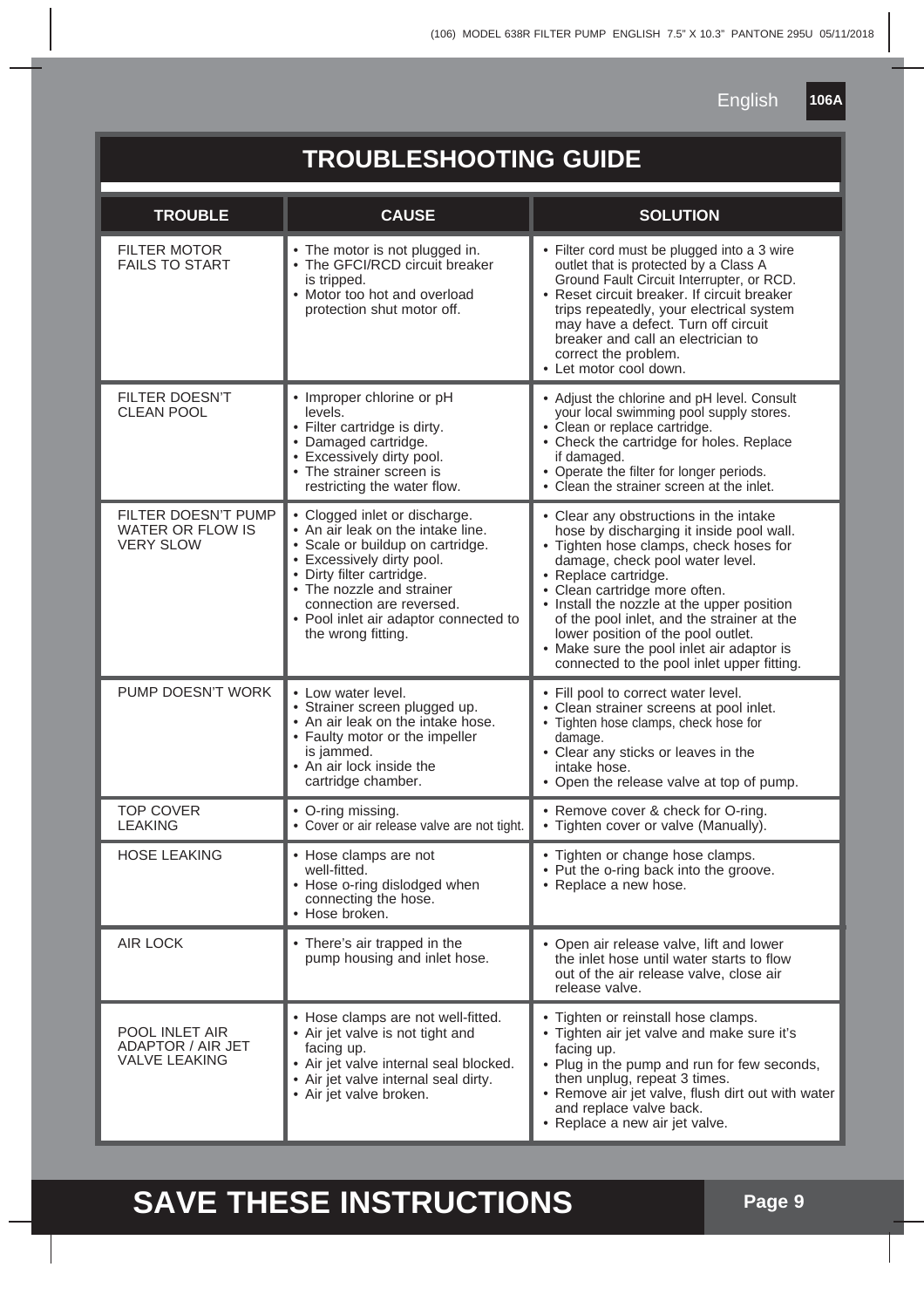**106A**

|  | <b>COMMON POOL PROBLEMS</b> |
|--|-----------------------------|
|  |                             |

| <b>PROBLEM</b>                                       | <b>DESCRIPTION</b>                                                                                                 | <b>CAUSE</b>                                                                                                 | <b>SOLUTION</b>                                                                                                                                                 |
|------------------------------------------------------|--------------------------------------------------------------------------------------------------------------------|--------------------------------------------------------------------------------------------------------------|-----------------------------------------------------------------------------------------------------------------------------------------------------------------|
| ALGAE                                                | • Greenish water<br>• Green or black<br>spots on pool liner.<br>• Pool liner is slippery<br>and/or has a bad odor. | • Chlorine and pH levels<br>need adjustment.                                                                 | • Super chlorinate with shock<br>treatment. Correct pH to your<br>pool store's recommended level.<br>• Vacuum pool bottom.<br>· Maintain proper chlorine level. |
| <b>COLORED</b><br><b>WATER</b>                       | • Water turns blue.<br>brown, or black<br>when first treated<br>with chlorine.                                     | • Copper, iron or manganese<br>in water being oxidized by<br>the added chlorine.<br>This is Common.          | • Adjust pH level to the<br>recommended level.<br>• Run filter until water is clear.<br>• Clean cartridge frequently.                                           |
| <b>SUSPENDED</b><br><b>MATTER IN</b><br><b>WATER</b> | • Water is cloudy or<br>milky.                                                                                     | • "Hard water" caused<br>by a too high pH level.<br>• Chlorine content is low.<br>• Foreign matter in water. | • Correct the pH level. Check<br>with your pool dealer for advice.<br>• Adjust the chlorine level.<br>• Clean or replace your filter.                           |
| CHRONIC LOW<br><b>WATER LEVEL</b>                    | • Level is lower than<br>on previous day.                                                                          | • Rip or hole in pool<br>liner or hoses.<br>• The drain valves are loose.                                    | • Repair with a patch kit.<br>• Finger tighten all caps.                                                                                                        |
| <b>SEDIMENT ON</b><br>POOL BOTTOM                    | • Dirt or sand on<br>pool floor.                                                                                   | • Heavy use, getting in<br>and out of pool.                                                                  | • Use Intex pool vacuum to<br>clean bottom of pool.                                                                                                             |
| <b>SURFACE</b><br><b>DEBRIS</b>                      | • Leaves, insects etc.                                                                                             | • Pool too close to trees.                                                                                   | • Use Intex pool skimmer.                                                                                                                                       |

### **MPORTAN**

**If you continue to experience difficulty, please contact our Consumer Service Department for assistance. See separate "Authorized Service Centers" sheet.**

### **GENERAL AQUATIC SAFETY**

**Water recreation is both fun and therapeutic. However, it involves inherent risks of injury and death. To reduce your risk of injury, read and follow all product, package and package insert warnings and instructions. Remember, however, that product warnings, instructions and safety guidelines cover some common risks of water recreation, but do not cover all risks and or dangers.**

**For additional safeguards, also familiarize yourself with the following general guidelines as well as guidelines provided by nationally recognized Safety Organizations:**

- Demand constant supervision. A competent adult should be appointed as a "lifeguard" or water watcher, especially when children are in and around the pool.
- Learn to swim.
- Take the time to learn CPR and first aid.
- Instruct anyone who is supervising pool users about potential pool hazards and about the use of protective devices such as locked doors, barriers, etc.
- Instruct all pool users, including children what to do in case of an emergency.
- Always use common sense and good judgement when enjoying any water activity.
- Supervise, supervise, supervise.